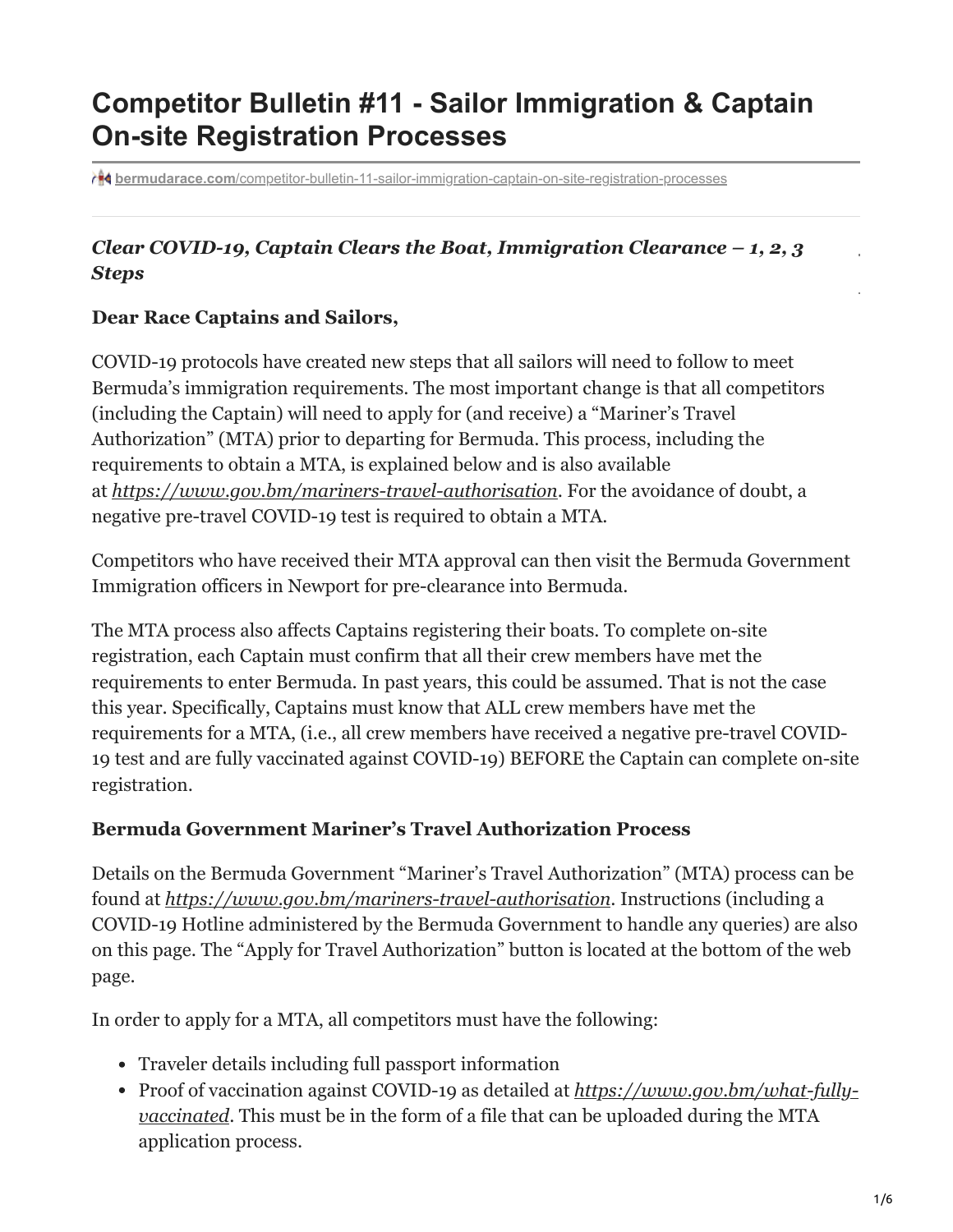- [Valid \(negative\) Pre-Arrival COVID-19 Test as detailed at](https://www.gov.bm/covid-19-tests-accepted-bermuda) *https://www.gov.bm/covid-19-tests-accepted-bermuda*. Further details on this process are included in this document. This must be in the form of a file that can be uploaded during the MTA application process.
- Name of Yacht
- Intended departure date from Bermuda
- Address while in Bermuda
- Online payment (VISA/Mastercard only no American Express) of a \$40 fee for the MTA. Note – this fee also covers any outbound COVID-19 test that may be required depending on the visitor's intended departure destination.

# **Pre-Travel COVID-19 Tests for Competitors**

- There are two types of pre-travel COVID-19 tests allowed by Bermuda's Department of Health (*<https://www.gov.bm/covid-19-tests-accepted-bermuda>*) when applying for a MTA.
	- A COVID-19 NAAT test (PCR, LAMP, or TMA) may be taken up to 4 days before the day of departure, OR
	- A "supervised" antigen test may be taken up to 2 days before the day of departure. "Supervised" antigen tests may be performed at a testing facility or at your home, place of work, etc. A supervised antigen test done at home is typically ordered from a vendor and includes a "virtual visit" (video session) with a certified technician that helps you properly administer the test and certifies the results. You receive the results via email. A self-administered antigen test performed at home without virtual supervision does NOT meet Bermuda's requirements.
- The results of an individual's pre-travel test are required to complete the MTA application process.
- Competitors DO NOT need to be physically present in Newport to have their pre-travel COVID-19 test.

## **Returning to the competitor's country of origin**

If the competitor's country of origin requires a test in order to return, it will automatically be scheduled and provided before they leave Bermuda.

**NOTE:** Competitors returning to the USA by sea DO NOT require a COVID test to return the USA. The USA only requires pre-travel COVID testing for travelers returning by air.

- These tests are included in the MTA application fee (\$40).
- An outbound supervised antigen test will automatically be booked for the day before the competitor's scheduled departure from Bermuda (per the departure date entered on their Travel Authorisation).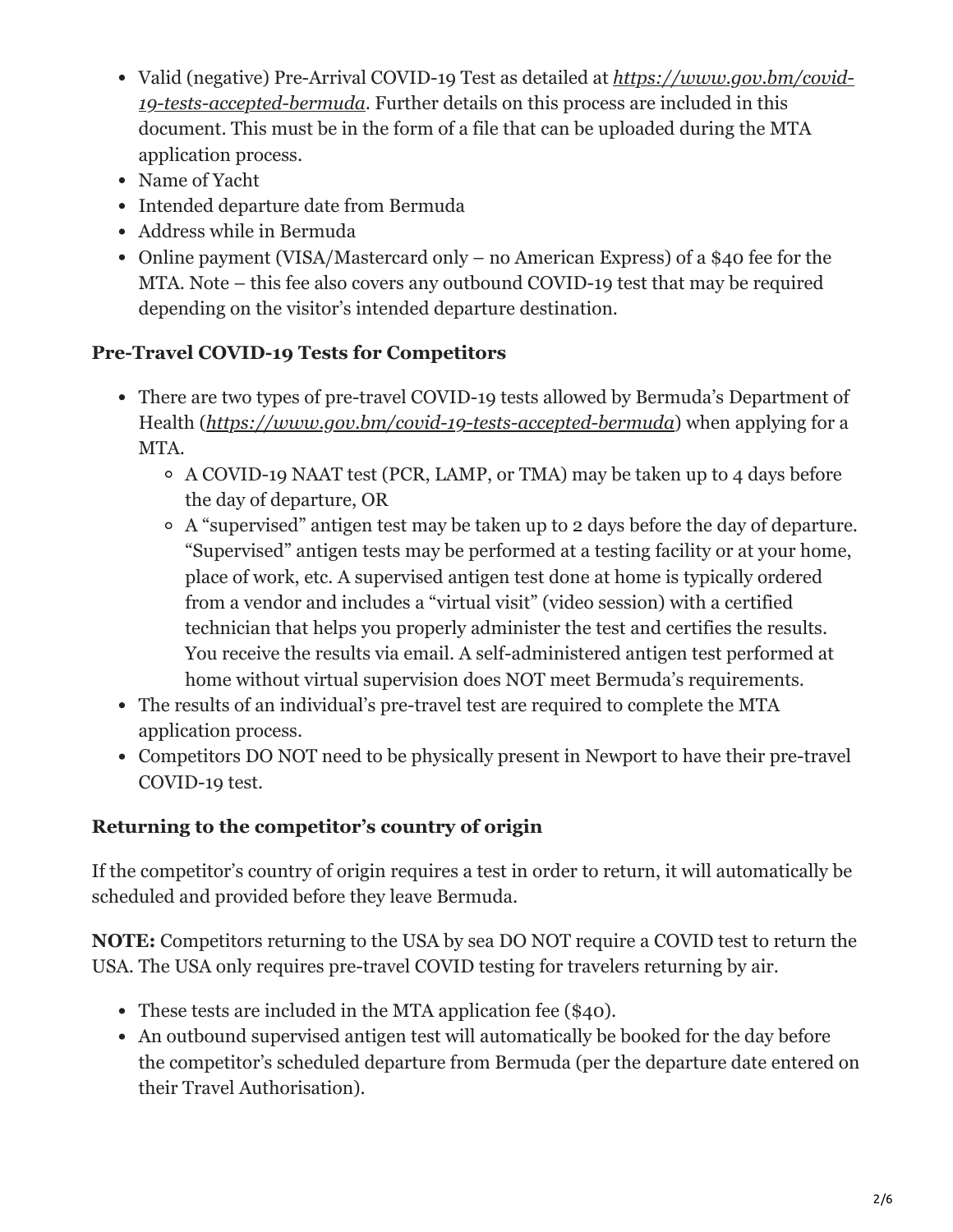- An outbound PCR test will automatically be scheduled 2 days before a visitor's scheduled departure date if that was selected on the Travel Authorisation application form.
- The competitor will receive a test reminder email telling them where to attend their outbound test.
- It is extremely important to ensure that accurate departure date and contact information are supplied on the MTA to ensure that tests are scheduled correctly, and results delivered to the correct email address.

The MTA process and its COVID-19 testing timeframes overlay the Captain's on-site registration process. The result is shown in the following timeline:



### 2022 Newport Bermuda Race - Race week time line

Registration closes at 1600 on Sunday & Monday, and at 1900 on Tuesday and Wednesday. Bermuda immigration closes at 1900 on Tuesday and Wednesday, and 1800 on Thursday.

This graphic has been updated as of April 5, 2022

It is strongly recommended that pre-travel COVID-19 tests are the type that return a rapid result in order to assist with the tight timelines. Since supervised antigen tests are generally less expensive than PCR tests (typically \$40 versus \$250), it is anticipated that many sailors will choose to take supervised antigen tests. The 2-day window for supervised antigen tests opens on Wednesday but registration closes at 1600 Wednesday. This means that all crew members using supervised antigen tests must take their tests as early as possible on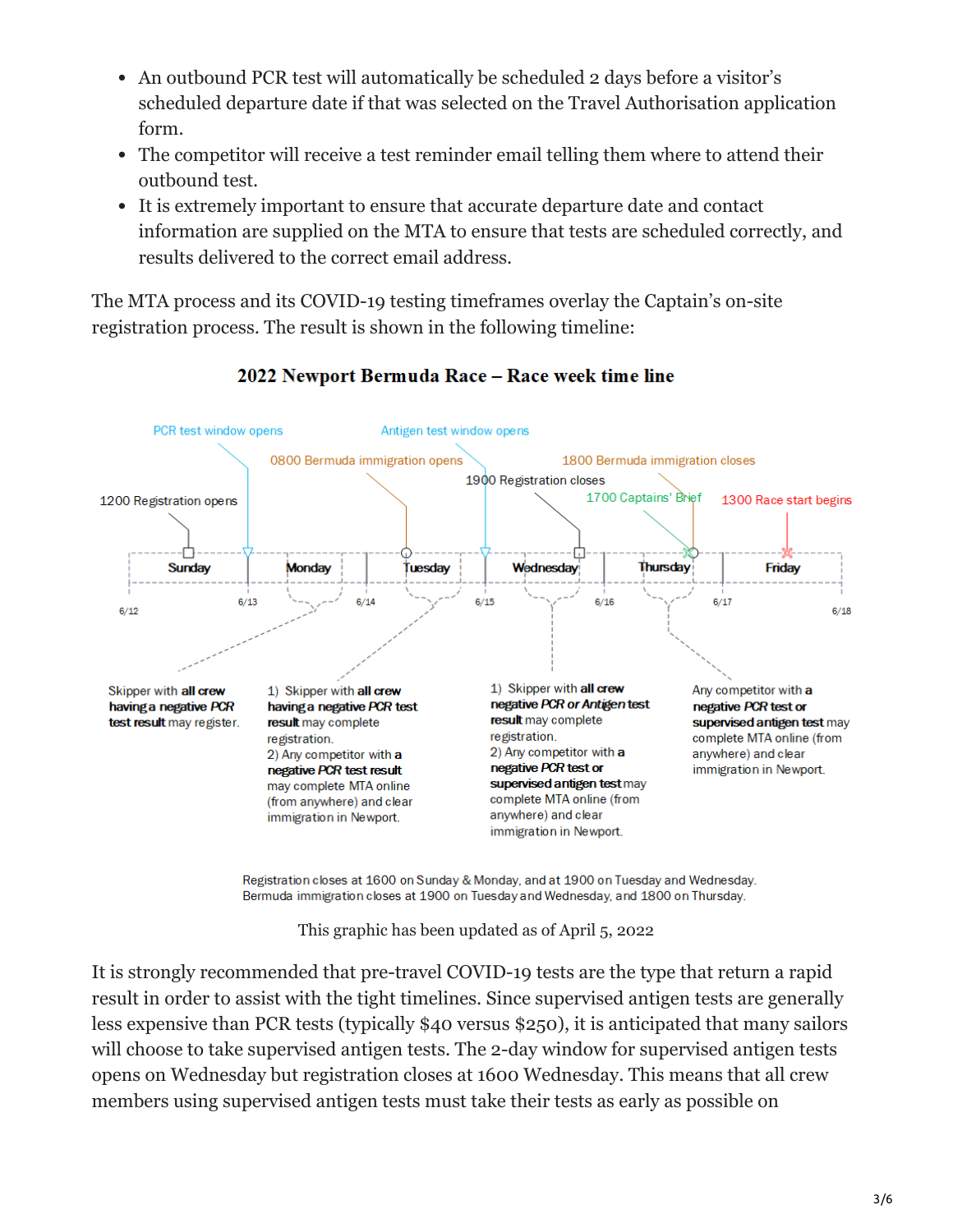Wednesday (the testing "window" opens at midnight) and notify their Captain of the results as soon as possible, but no later than in time for the Captain to register the boat by 1600 that same day (Wednesday).

Boats with entire crews that plan to take PCR tests (allowed 4 days in advance of departure) and receive results quickly (same or next day) may be able to complete on-site registration as early as Tuesday.

**The Bermuda Race Organizing Committee leadership will do a webinar on Tuesday, April 5 at 1900 EDT to review this timeline and answer questions.** The webinar will be recorded and be on the Bermuda Race website. **[Register here](https://us02web.zoom.us/webinar/register/WN_u-EkALARQe-U3X5y9Fm4Xg)**

Crew members meeting the boat in Bermuda for the return trip follow a similar process for a normal Bermuda Visitor's Travel Authorization (not a Mariner's Travel Authorization). *<https://www.gov.bm/coronavirus-travellers-visitors>*

## **Checklist for ALL racers:**

Preparation:

- Review the requirements for a Bermuda Mariner's Travel Authorization now at *<https://www.gov.bm/mariners-travel-authorisation>*
- Provide a copy of your COVID vaccination to your skipper.

PCR test option:

- If you want to take a PCR test, take it as soon as possible on Monday, June 13. You can take the test anywhere in the world. Turnaround time for PCR results can be as long as two to three days. It is advisable to arrange for a rapid PCR test.
- Call your skipper and share / report your results as soon as you get them. *The skipper must have the result in time to register the boat by 1600 Wednesday, June 15.*
- Go online and complete your Mariner's Travel Authorization at *<https://www.gov.bm/mariners-travel-authorisation>* You will need your vaccination card, PCR test results, passport, and information about where you are staying in Bermuda, when you are departing, etc.
- After you receive your approved MTA, go to Bermuda Immigration at Sail Newport with your passport, MTA, return flight/vessel information to pre-clear Immigration no later than 1800 Thursday afternoon. We strongly suggest you go as soon as you can to avoid the crush on Wednesday afternoon and Thursday.

Antigen test option: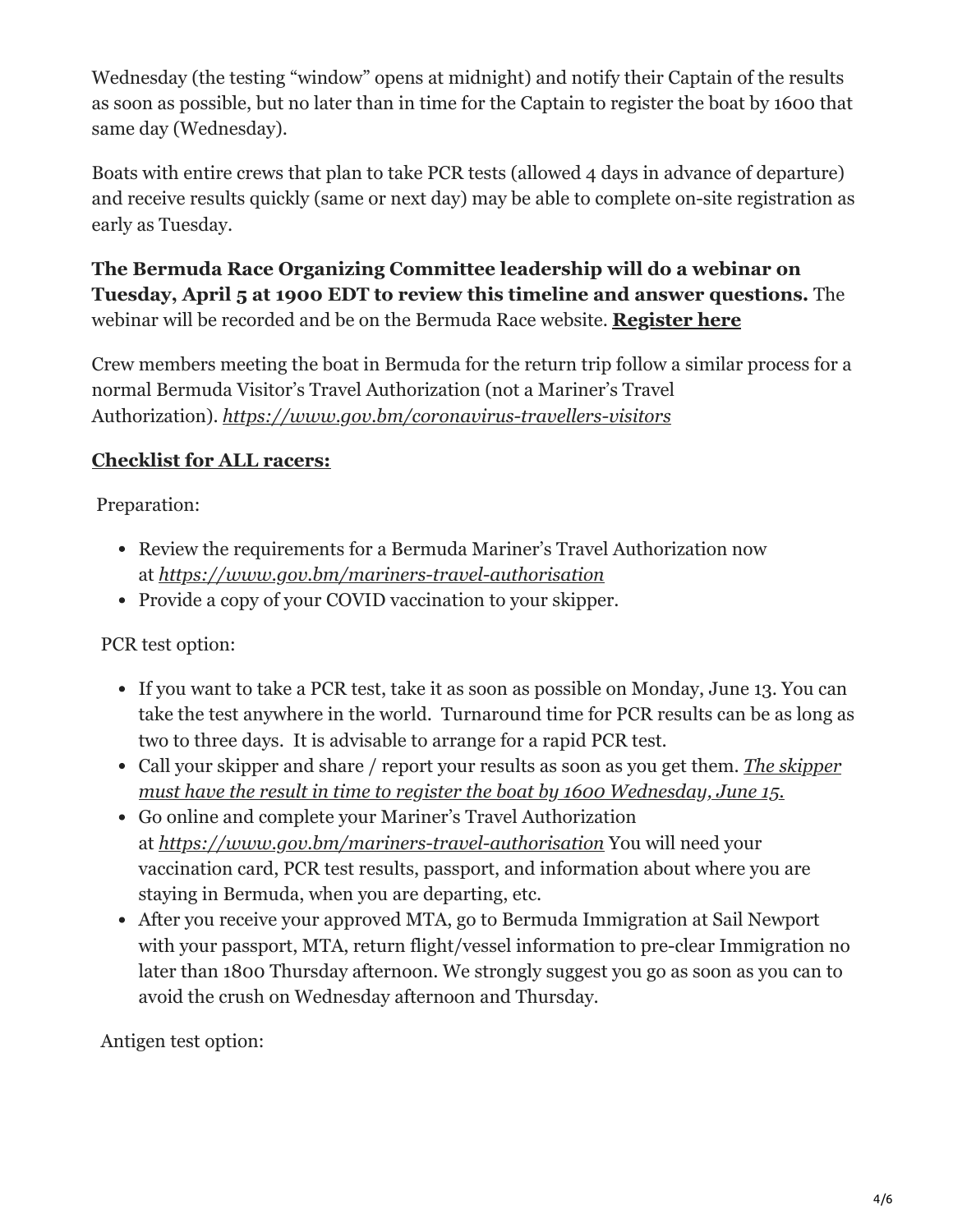- If you want to take an antigen test, take it as early as possible on Wednesday, June 15. You can take the test anywhere in the world. Turnaround time for antigen tests can be as long as 8 hours (or as short as 15 minutes). It is advisable to arrange for a rapid antigen test so as to receive results quickly.
- Call your Captain and report your results as soon as you get them. *The Captain must have the results in time to register the boat by 1600 that afternoon, June 15.*
- Go online and complete your Mariner's Travel Authorization at<https://www.gov.bm/mariners-travel-authorisation> You will need your vaccination card, Antigen test results, passport, and information about where you are staying in Bermuda, when you are departing, etc.
- After you receive your approved MTA, go to Bermuda immigration at Sail Newport with your passport, MTA, return flight/vessel information to pre-clear Immigration no later than 1800 Thursday afternoon. We advise you to complete this as early as you can.

# **Checklist for Captains:**

Preparation:

- Ensure each of your crewmembers understands the actions they must take to obtain Bermuda's online Mariner's Travel Authorization (MTA). Review the race week timeline with the crew and develop a plan so that you will be able to register your boat by 1600 Wednesday, June 15.
- Obtain a copy of each crew member's vaccination certificate. You will need to attest to all crew members vaccination status when you register your boat.
- Review section 13.1 of the Notice of Race regarding registration. The primary reasons for delay at the registration desks are:
	- **Incomplete crew list on SailGate.** All sailors on your boat must be on your crew list in SailGate (with required tasks completed and required roles assigned.)
	- **No, or invalid Sailor Categorization:** Missing, or invalid World Sailing sailor classification for sailors on crew lists in St David's Lighthouse, Finisterre, or Double Handed divisions but who require category 1 classification to comply with Notice of Race 7, e.g., to steer in St David's Lighthouse or Finisterre divisions or to satisfy the limits on sailors without category 1 classification.
	- **Insufficient Offshore or Medical training.** All claims for training must be made by each sailor in their SailGate profile.
	- **Captain not able to attest to the negative test status of every crewmember on the crew list.**

Since the large majority of the boats will likely be registering on Wednesday afternoon due to the timing of antigen tests, we very strongly encourage Captains to ensure all items on 'Live Entry Status' are resolved and to contact [entry@bermudarace.com](mailto:entry@bermudarace.com) in advance to clear up any of the issues listed above should they apply to you.

Registration (Captains):